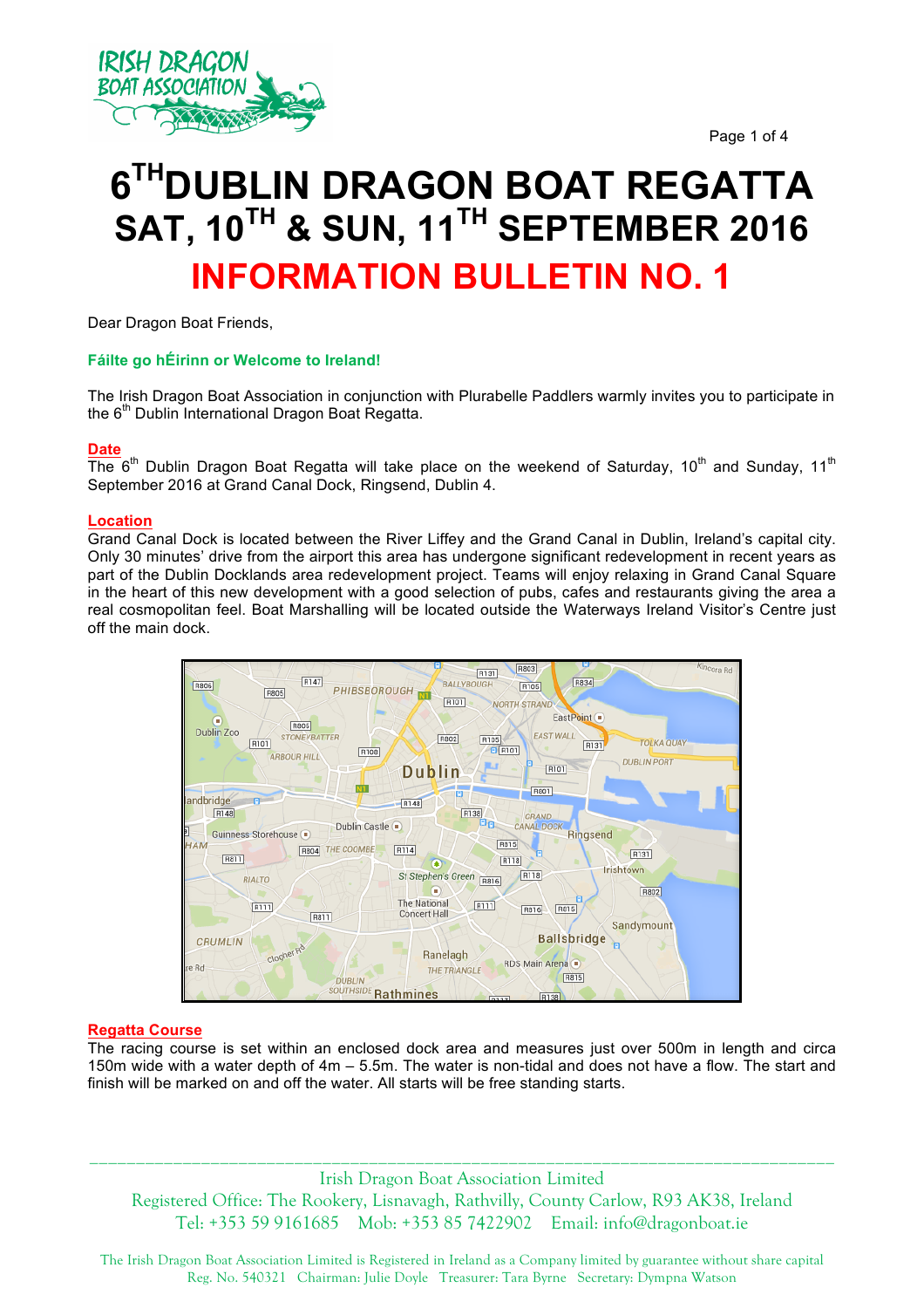

Page 2 of 4



*Boat Loading Area* Race Course *Pace Course* 

## **Competition Format**

200m Racing (International & Novice Crews) **Sumpermon Political Competition**<br>Saturday, 10<sup>th</sup> September 2016 400m Racing (International Crews) 200m Racing (Novice Crews)

# **Competition Classes**

International Open Novice Open Women's (depending on final entries) Under 18s Breast Cancer Survivors

To be considered for the Breast Cancer Survivor Competition at least 80% of the paddling crew e.g. 16 paddlers from a total of 20 paddlers must be breast cancer survivors.

The final programmed competition classes will depend on the entries received.

## **Boats and Equipment**

The Event Organisers will provide up to 4no. IDBF standard racing boats – BuK or Champion manufactured boats will be used.

International competing crews are expected to bring their own paddles which must confirm to IDBF Paddle Specification 202a. The Event Organisers will provide a competition set of wooden Grey Owl paddles and plastic Ainsworth paddles should you not wish to bring paddles.

## **Rules of Racing**

The racing will be conducted under the current IDBF Racing Rules and Regulations by IDBF International Race Officials and Irish National Officials. These can be found at www.idbf.org.

## **Personal Safety**

All paddlers are expected to be able to swim 50m in light clothing unaided or as a minimum be water competent in cold water. All experienced International paddlers will not be required to wear a PFA; however the IDBA will have a sufficient supply of YAK Kallista and Nookie PFAs should they be required. Paddlers racing in the Breast Cancer Survivor category will be required to wear buoyancy aids as some our domestic crews are still relatively new to paddling.

\_\_\_\_\_\_\_\_\_\_\_\_\_\_\_\_\_\_\_\_\_\_\_\_\_\_\_\_\_\_\_\_\_\_\_\_\_\_\_\_\_\_\_\_\_\_\_\_\_\_\_\_\_\_\_\_\_\_\_\_\_\_\_\_\_\_\_\_\_\_\_\_\_\_\_\_\_\_\_\_ Crews compete entirely at their own risk and must be "Fit to Race" under the IDBF Competition Regulations

Irish Dragon Boat Association Limited Registered Office: The Rookery, Lisnavagh, Rathvilly, County Carlow, R93 AK38, Ireland Tel: +353 59 9161685 Mob: +353 85 7422902 Email: info@dragonboat.ie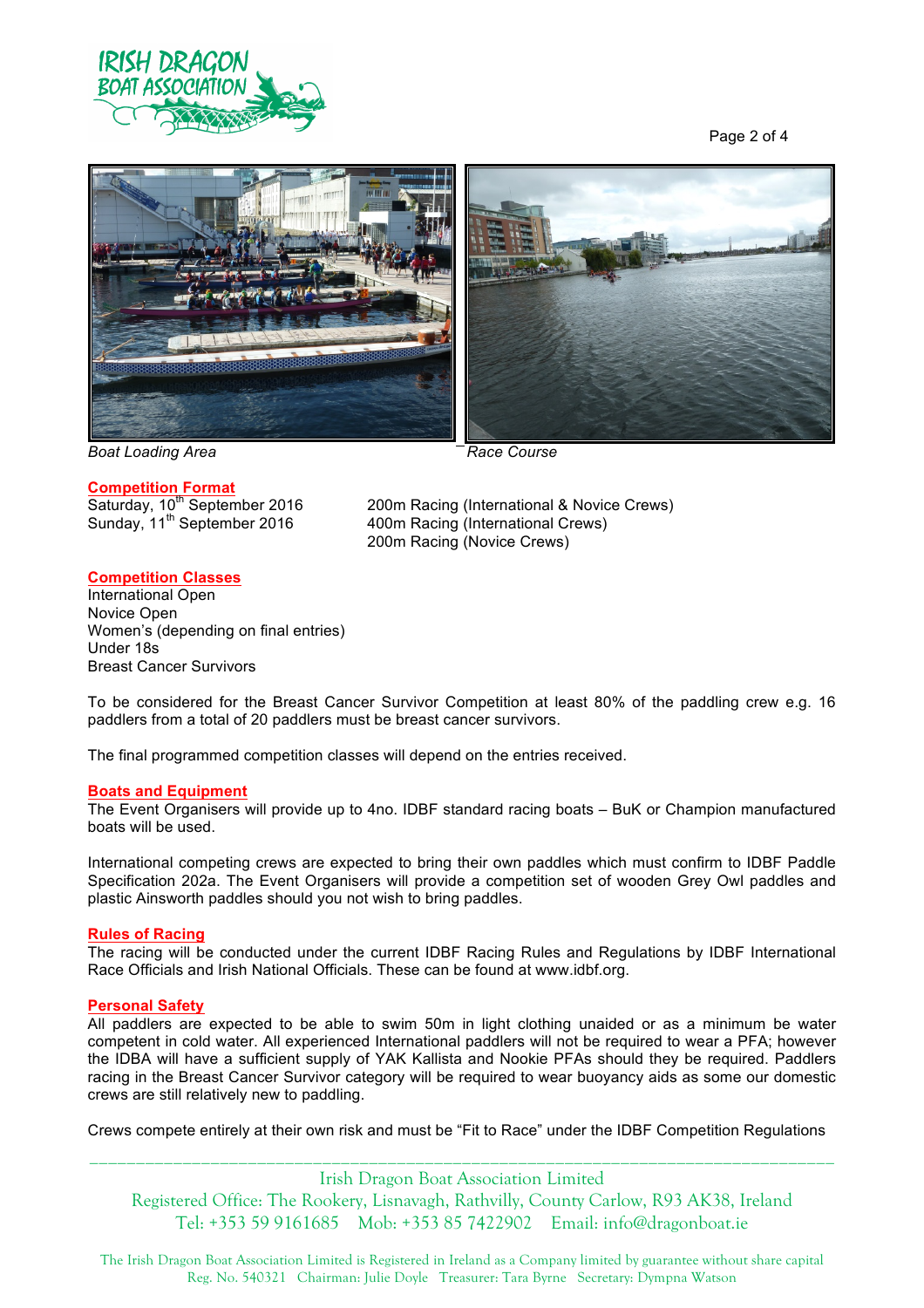

# **Provisional Programme**

| Thurs, 8 <sup>th</sup> September 2016 | <b>Crews Arrive</b>                                                                                                                                   |
|---------------------------------------|-------------------------------------------------------------------------------------------------------------------------------------------------------|
| Fri, 9 <sup>th</sup> September 2016   | <b>Crews Arrive</b><br>Team Training                                                                                                                  |
| Sat, 10 <sup>th</sup> September 2016  | <b>Team Managers Meeting</b><br>International Crews 200m Racing<br>Novice Crews 200m Racing<br>Prize Giving 200m<br>Irish Shin Dig (Party), venue TBC |
| Sun, 11 <sup>th</sup> September 2016  | Team Managers Meeting<br>International Crews 400m Racing<br>Novice Crews 200m Racing<br>Prize Giving 200m & 400m                                      |
| Mon, 12 <sup>th</sup> September 2016  | Crews Depart                                                                                                                                          |

# **Accommodation**

Most of the accommodation listed below is within walking distance to the race venue. It will be the responsibility of each crew to organise their own accommodation for the competition.

**1. www.staydublin.com or www.dublincityapartments.ie**

These are apartments which work out quite reasonably on price per head. They are near enough to the LUAS (Dublin tram system) which would drop you the other side of the River Liffey with a 5 - 10 minute walk to the Dock.

## **2. www.hosteldublin.com**

Kinlay House, Barnacle House, Abigails Hostel and Generator Hostel. They are near enough to the LUAS (Dublin tram system) which would drop you the other side of the River Liffey with a 5 - 10 minute walk to the Dock.

- **3. Grand Canal Hotel**  Telephone**:** +353 1 646 1000 Website: www.grandcanalhotel.ie
- **4. The Maldron Hotel, Pearse Street** Telephone: +353 1 670 3666 Website: www.maldronhotelpearsestreet.com Please quote "DRAGON BOATING" to get a better rate.
- **5. The Maldron Hotel, Cardiff Lane** Telephone: +353 1 643 9500 Website: www.maldronhotelcardifflane.com
- **6. The Marker, Grand Canal Dock (5\* Hotel)** Telephone: +353 1 687 5100 Website: www.themarkerhoteldublin.com

Irish Dragon Boat Association Limited Registered Office: The Rookery, Lisnavagh, Rathvilly, County Carlow, R93 AK38, Ireland Tel: +353 59 9161685 Mob: +353 85 7422902 Email: info@dragonboat.ie

\_\_\_\_\_\_\_\_\_\_\_\_\_\_\_\_\_\_\_\_\_\_\_\_\_\_\_\_\_\_\_\_\_\_\_\_\_\_\_\_\_\_\_\_\_\_\_\_\_\_\_\_\_\_\_\_\_\_\_\_\_\_\_\_\_\_\_\_\_\_\_\_\_\_\_\_\_\_\_\_